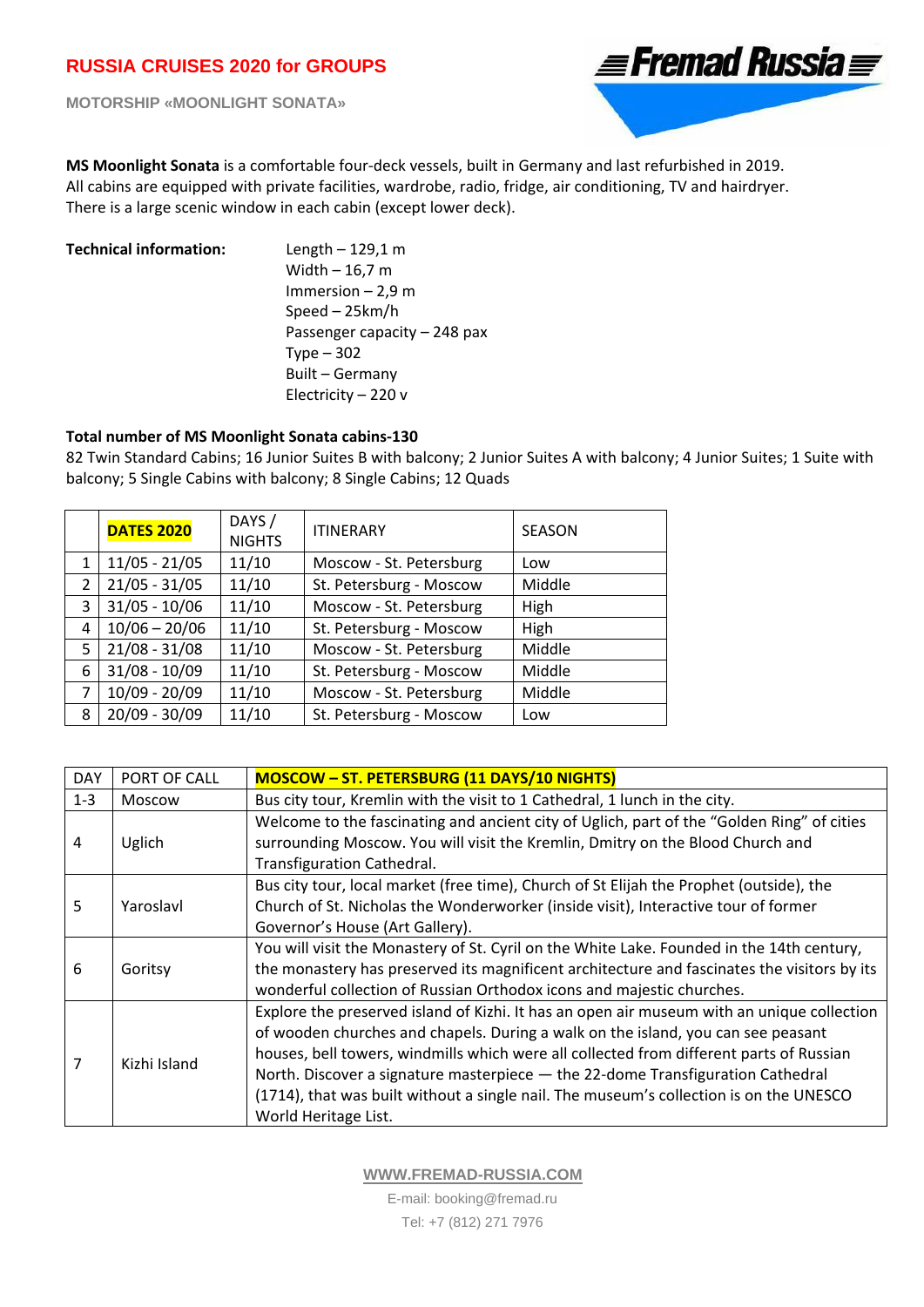

**MOTORSHIP «MOONLIGHT SONATA»** 

| 8        | Mandrogui      | Taste a traditional Russian barbecue-shashlik. Your meal will be accompanied by a folk<br>ensemble. Then you will have a walk around this amazing Mandrogui village inhabited by<br>talented craftsmen. The village illustrates the traditions and lifestyle of Russia's past.                                                                                                                                   |
|----------|----------------|------------------------------------------------------------------------------------------------------------------------------------------------------------------------------------------------------------------------------------------------------------------------------------------------------------------------------------------------------------------------------------------------------------------|
| $9 - 11$ | St. Petersburg | Welcome to Saint Petersburg! During bus city tour you have a chance to familiarize<br>yourself with the main architectural and historical masterpieces of the city: St. Isaac's<br>Cathedral, the Church of the Savior on Blood, and of course, the Nevsky Prospect, the<br>city's main avenue. Then you will visit the St. Peter and Paul fortress - the oldest city's<br>building, the birthplace of the city. |

| NET RATES 2020 per person per night |             |          | 11 DAYS / 10 NIGHTS |        |      |
|-------------------------------------|-------------|----------|---------------------|--------|------|
|                                     |             | Max      |                     |        |      |
| Cabin                               | Deck        | capacity | Low                 | Middle | High |
| Quad                                | Lower       | 4 pax    | 80                  | 90     | 95   |
| Twin                                | Main        | 2 pax    | 90                  | 100    | 105  |
| Twin                                | Middle      | 2 pax    | 95                  | 105    | 110  |
| <b>Renovated Twin</b>               | Middle      | 2 pax    | 105                 | 115    | 120  |
| Single                              | Middle      | 1 pax    | 125                 | 135    | 140  |
| Single w/balcony                    | <b>Boat</b> | 1 pax    | 145                 | 155    | 160  |
| Junior Suite                        | <b>Boat</b> | 2 pax    | 150                 | 160    | 165  |
| Junior Suite B                      |             |          |                     |        |      |
| w/balcony                           | <b>Boat</b> | 3 pax    | 155                 | 165    | 170  |
| Junior Suite A                      |             |          |                     |        |      |
| w/balcony                           | <b>Boat</b> | 4 pax    | 175                 | 185    | 190  |
| Suite w/balcony                     | <b>Boat</b> | 4 pax    | 210                 | 220    | 225  |

Rates are quoted in EUR per person per cruise Single occupancy of a twin cabin + 60% supplement. Single occupancy of Suite and Junior Suites + 100% supplement.

## **INCLUDED SERVICES AND MEALS:**

- Accommodation in the cabin
- Services of English/German/French/Italian/Spanish speaking board guides; services of guides speaking other foreign languages can be provided at additional cost
- Excursions detailed in the cruise itinerary
- Full board, three meals per day (breakfast is buffet style, lunch and dinner are with a fixed menu with possibility to choose courses); meal service begins with dinner on day of embarkation and ends with breakfast on day of disembarkation. It is possible to order breakfast to the cabin.
- Water, tea/ coffee for all meals, sparkling wine for breakfast, 1 shot of vodka or 1 glass of red/white wine or juice is included for each dinner. 1 bottle of still water (0.5l per person) is provided in cabins on arrivals day (in suite and junior suite cabins (1.5l) replenished daily).
- "Russian welcome drink ceremony" on the embarkation day
- Coffee-station onboard the ship
- Early risers breakfast with tea/ coffee and cookies
- Captain's dinner with a special menu, Russian national cuisine dinner

**WWW.FREMAD-RUSSIA.COM**

E-mail: booking@fremad.ru Tel: +7 (812) 271 7976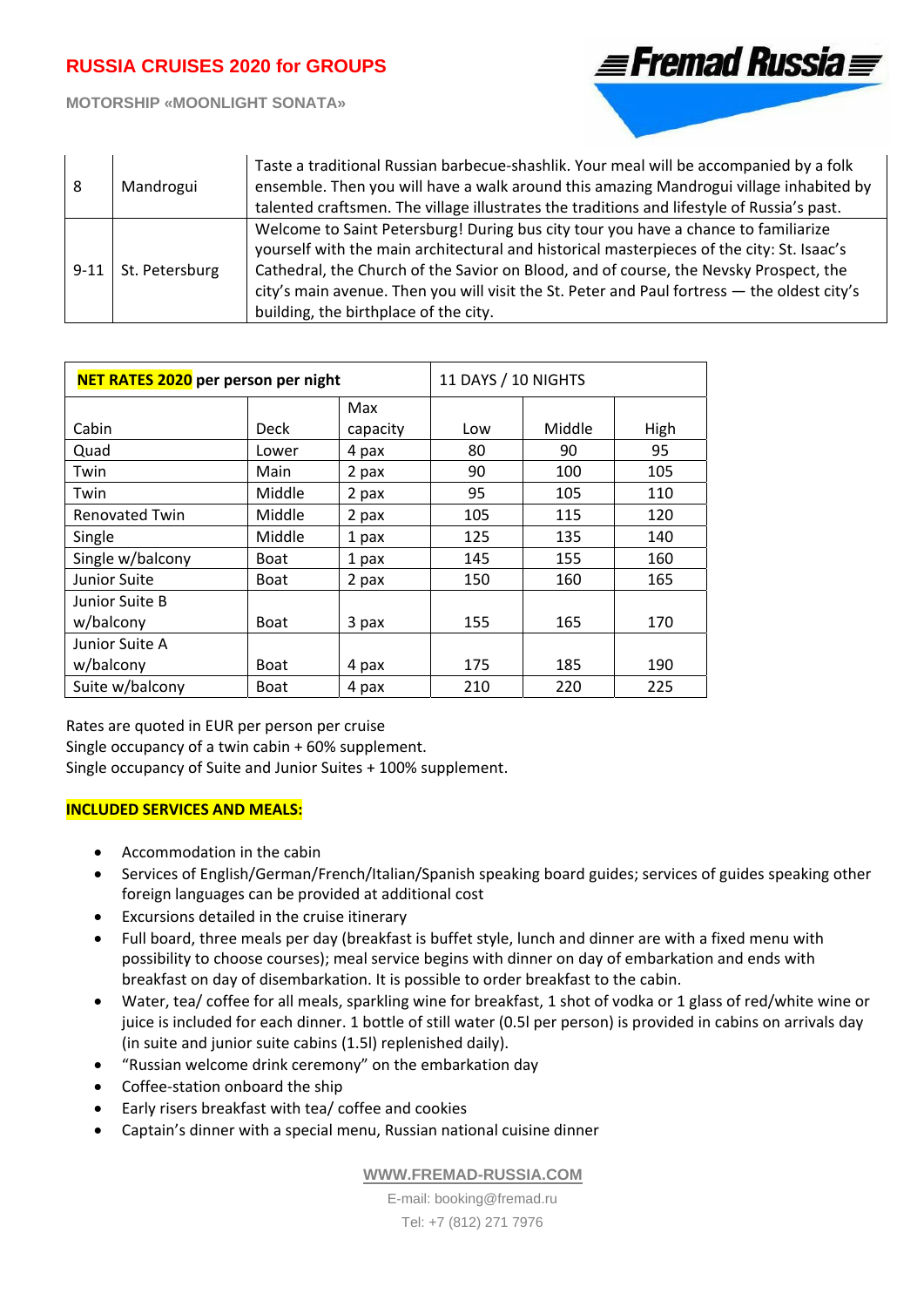**MOTORSHIP «MOONLIGHT SONATA»** 



- "Russian tea ceremony" and "Vodka show"
- Diverse activities on board: Captain's bridge tour, master classes, morning aerobics, evening entertainment and live music concerts
- Luggage handling onboard the ship
- Visa support letter

### **NOT INCLUDED SERVICES:**

- Transfers to and from the port of embarkation / disembarkation for groups of ≤ 25 pax (on request and for extra payment).
- Port charge 35 € per person per cruise
- Optional excursions (available on board)
- Visa fee, personal medical insurance
- Gratuities are at passenger's discretion
- Personal expenses

## **DISCOUNTS:**

- Children under age 2 free of charge
- Children aged  $2 12$  years old with special discount 20% (in twin with 1 adult)
- 3rd and 4rt person in QUAD get 30% discount from the standard rate
- Several twin standard cabins have an extra upper berth, available on request. 3rd person gets 30% discount from the standard rate
- Single cabins with balcony have an extra upper berth. 2nd person gets 30% discount from the standard rate
- Suite and several Junior Suites with balconies have sofa, 3rd and 4th person can be accommodated there with 30% discount from the standard rate.

#### **PAYMENT TERMS:**

10% deposit to be paid within 7 days upon reservation 90% ‐ to be paid 60 days prior to cruise start

## **CANCELLATION POLICY:**

If reservation is cancelled more than 69 days before embarkation, 10% of cruise price is charged (non‐refundable deposit).

69‐60 days before embarkation – 25% of cruise price.

59‐50 days before embarkation – 50% of cruise price.

49‐31 days before embarkation – 75% of cruise price.

Less than 31 days before embarkation – 100% of cruise price.

## **Junior Suites B with balcony, 14 m2**

A double cabin is equipped with private facilities, air conditioning, TV, fridge, radio, hairdryer and safe. The cabin is furnished bedside tables, double bed (can be converted to two single beds), occasional table, wardrobe. The several cabins can be used for triple accommodation (extra bed type - sofa).

**WWW.FREMAD-RUSSIA.COM**

E-mail: booking@fremad.ru Tel: +7 (812) 271 7976